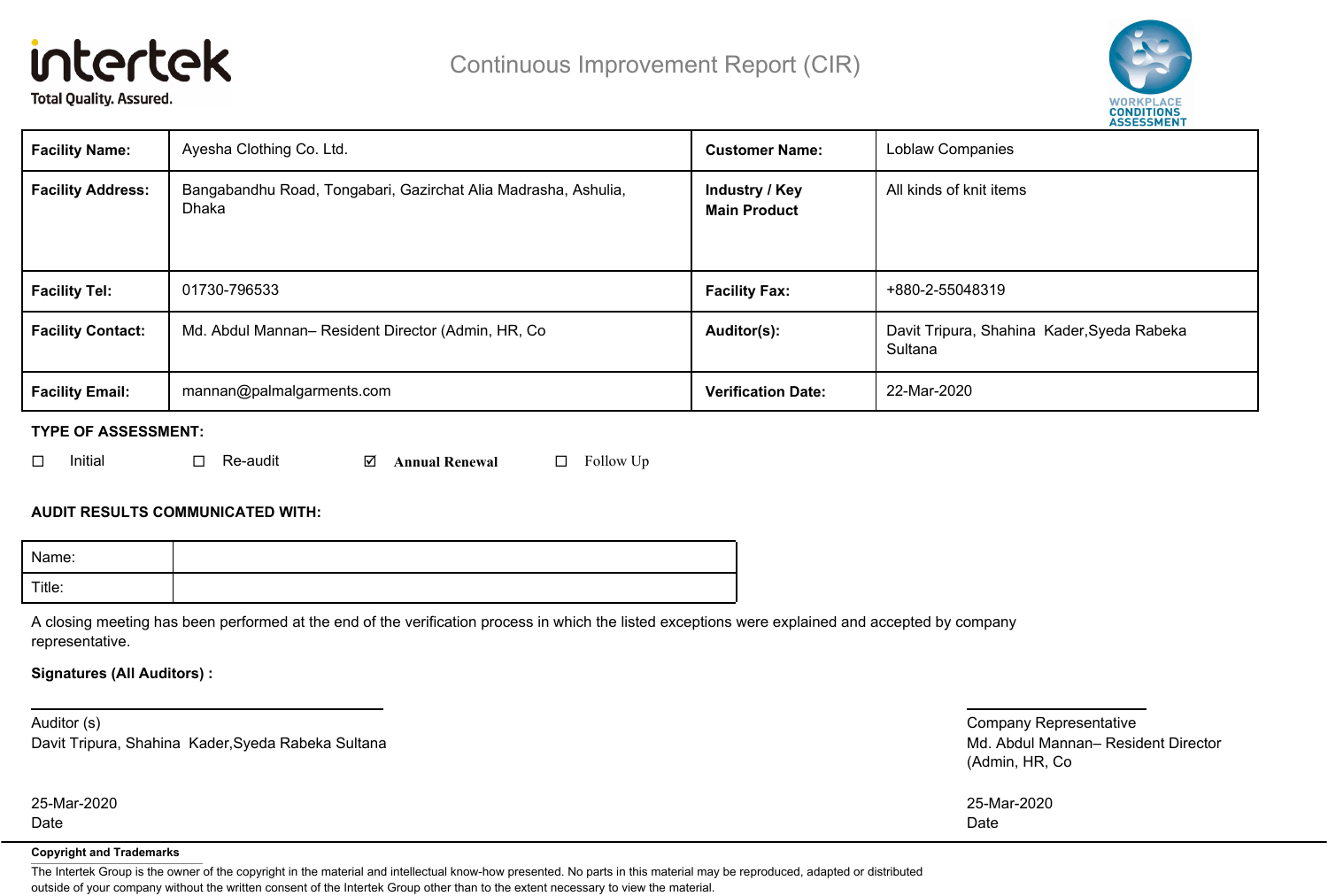



|                |                                                                                                                   | <b>Finding Category</b> | <b>CAP Review and Verification</b>     |                                             |  |
|----------------|-------------------------------------------------------------------------------------------------------------------|-------------------------|----------------------------------------|---------------------------------------------|--|
|                | <b>Opportunity for Improvement</b>                                                                                |                         | <b>By Factory</b>                      | <b>By Intertek</b>                          |  |
|                |                                                                                                                   |                         | <b>Proposed Corrective Action Plan</b> | <b>Verification Status</b><br>(Open/Closed) |  |
| 1              | <b>Additional Findings</b>                                                                                        |                         | <b>Responsible Personnel:</b>          |                                             |  |
|                | In accordance with Bangladesh Labour Rules 2015, Rule:                                                            |                         |                                        |                                             |  |
|                | 19(5)                                                                                                             |                         | <b>Expected Completion Date:</b>       |                                             |  |
|                | Each owner will provide identity card with the photograph                                                         |                         | dd/mm/yy                               |                                             |  |
|                | to each worker working in the firm at the costs of the                                                            |                         |                                        |                                             |  |
|                | owner as per Form-6.                                                                                              |                         |                                        |                                             |  |
|                | Based on Employee Identity Card (ID) review and                                                                   |                         |                                        |                                             |  |
|                | management interview that facility issued Identity Card to                                                        |                         |                                        |                                             |  |
|                | all employees, but few required information / criteria viz.<br>Blood group, Emergency Contact and NID number were |                         |                                        |                                             |  |
|                | not mentioned in the employee ID card for around 20%                                                              |                         |                                        |                                             |  |
|                | employees.                                                                                                        |                         |                                        |                                             |  |
| $\overline{2}$ | <b>Health &amp; Safety</b>                                                                                        | Moderate                |                                        |                                             |  |
|                |                                                                                                                   |                         |                                        |                                             |  |
|                | <b>Law Requirement</b>                                                                                            |                         | <b>Responsible Personnel:</b>          |                                             |  |

Auditor (s) **Auditor (s)** Company Representative

#### **Copyright and Trademarks**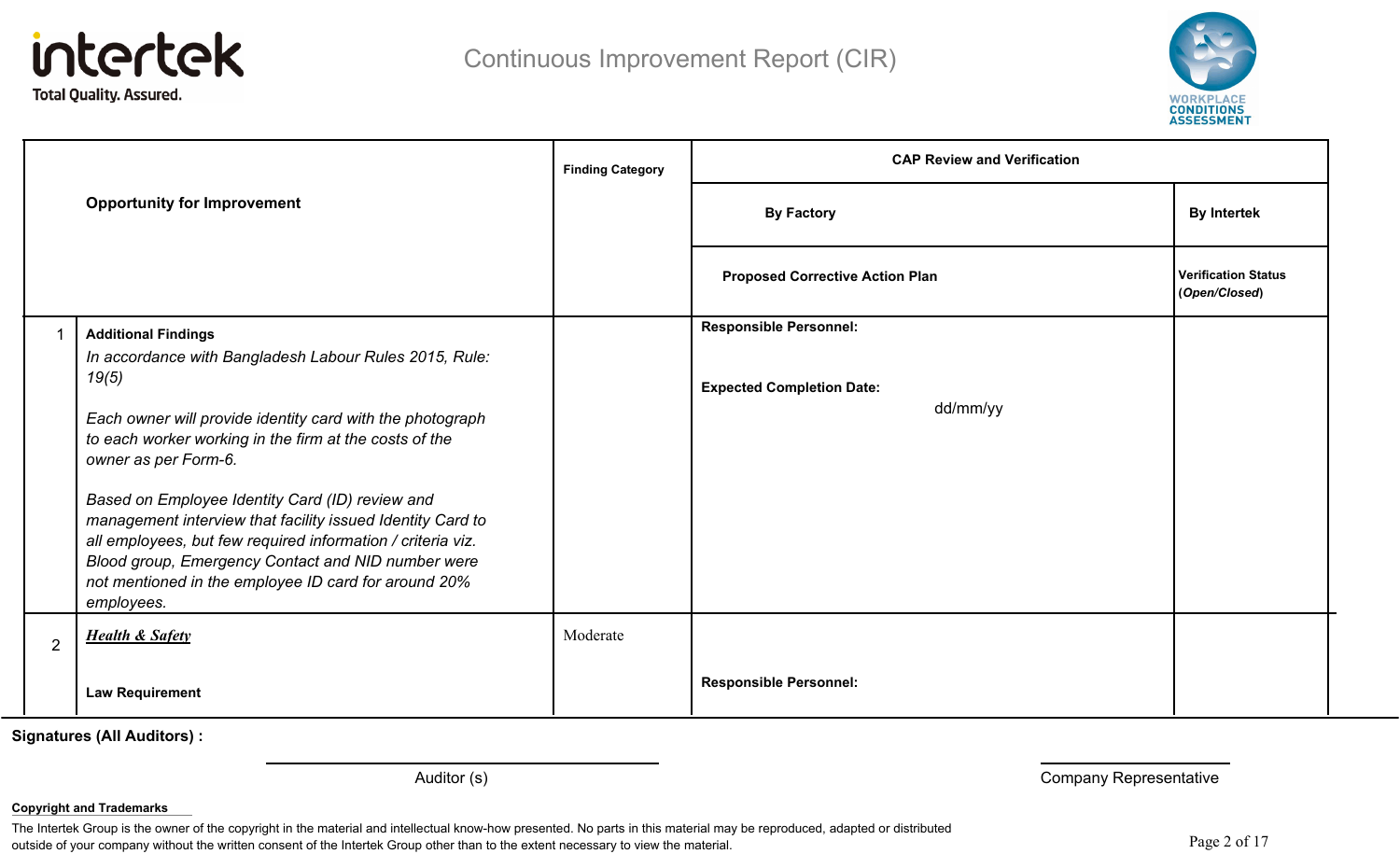



|                                                                                                                                                                                                                                                                                                                                                                                                                                                                                                                                                                                                                                                                                                                                                                                                                                                                                                                                                                                                                                                                                                                                                                                                                           | <b>Finding Category</b> | <b>CAP Review and Verification</b>           |                                             |
|---------------------------------------------------------------------------------------------------------------------------------------------------------------------------------------------------------------------------------------------------------------------------------------------------------------------------------------------------------------------------------------------------------------------------------------------------------------------------------------------------------------------------------------------------------------------------------------------------------------------------------------------------------------------------------------------------------------------------------------------------------------------------------------------------------------------------------------------------------------------------------------------------------------------------------------------------------------------------------------------------------------------------------------------------------------------------------------------------------------------------------------------------------------------------------------------------------------------------|-------------------------|----------------------------------------------|---------------------------------------------|
| <b>Opportunity for Improvement</b>                                                                                                                                                                                                                                                                                                                                                                                                                                                                                                                                                                                                                                                                                                                                                                                                                                                                                                                                                                                                                                                                                                                                                                                        |                         | <b>By Factory</b>                            | <b>By Intertek</b>                          |
|                                                                                                                                                                                                                                                                                                                                                                                                                                                                                                                                                                                                                                                                                                                                                                                                                                                                                                                                                                                                                                                                                                                                                                                                                           |                         | <b>Proposed Corrective Action Plan</b>       | <b>Verification Status</b><br>(Open/Closed) |
| Law Title<br>Bangladesh Labor Rules 2015, Section - 50<br>Law Regulation<br>Drinking water: (1) As per the section 58, there will be<br>provision of pure drinking water in easily accessible and<br>suitable place for all workers in each firm and the water<br>should be stored in a hygienic way. (2) The place of<br>storing the drinking water should be located at least 6<br>meter off from the wash room or toilet of the firm. (3) As<br>per the sub-rule (1), the water supplied-(a) should be kept<br>in the suitable container free from germs; (b) should be<br>changed once every day; (c) Pragmatic steps should be<br>taken to keep water from all kinds of germs. Provided that<br>if arrangement is made to supply water with the container<br>purified in the modern water purification process, it won't<br>be needed to change daily. (4) The place where the water<br>is supplied for the workers should be kept neat and clean<br>and the drain should be attached (6) In a firm where<br>generally more than 250 workers work, the water should<br>be supplied after cooling with the water cooler to the<br>canteen, dining room and rest room once a year from 1st<br>April to 30th September. |                         |                                              |                                             |
| <b>Findings</b><br>There is insufficient or no potable drinking water available<br>at the facility                                                                                                                                                                                                                                                                                                                                                                                                                                                                                                                                                                                                                                                                                                                                                                                                                                                                                                                                                                                                                                                                                                                        |                         | <b>Expected Completion Date:</b><br>dd/mm/yy | <b>Verification Date:</b><br>dd/mm/yy       |

Auditor (s) **Auditor (s)** Company Representative

#### **Copyright and Trademarks**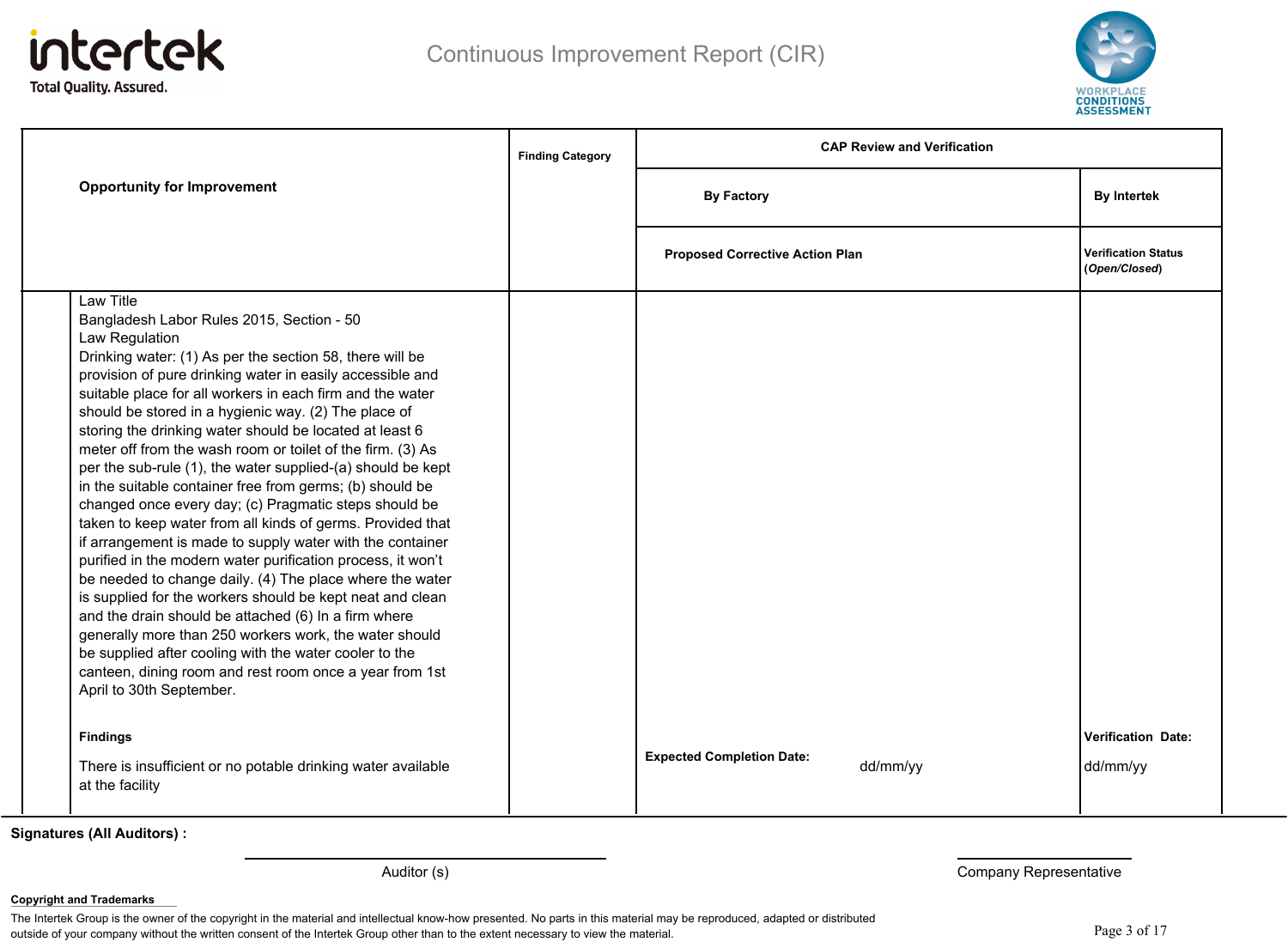



|  | <b>Finding Category</b><br><b>Opportunity for Improvement</b>                                                                                                                                                                                                                                                                                                        |          | <b>CAP Review and Verification</b>     |                                      |
|--|----------------------------------------------------------------------------------------------------------------------------------------------------------------------------------------------------------------------------------------------------------------------------------------------------------------------------------------------------------------------|----------|----------------------------------------|--------------------------------------|
|  |                                                                                                                                                                                                                                                                                                                                                                      |          | <b>By Factory</b>                      | <b>By Intertek</b>                   |
|  |                                                                                                                                                                                                                                                                                                                                                                      |          | <b>Proposed Corrective Action Plan</b> | Verification Status<br>(Open/Closed) |
|  | Based on drinking water test report review and<br>management interview it was noted that drinking water<br>test report of the facility was missing one important<br>parameter of Coliform (Faecal).<br>Note that, last drinking water test was conducted on 08<br>January 2020.<br>Also note that facility conducted the aforementioned test in<br>27 December 2018. |          |                                        |                                      |
|  | <b>Health &amp; Safety</b>                                                                                                                                                                                                                                                                                                                                           | Moderate |                                        |                                      |
|  | <b>Law Requirement</b>                                                                                                                                                                                                                                                                                                                                               |          | <b>Responsible Personnel:</b>          |                                      |

Auditor (s) **Auditor (s)** Company Representative

#### **Copyright and Trademarks**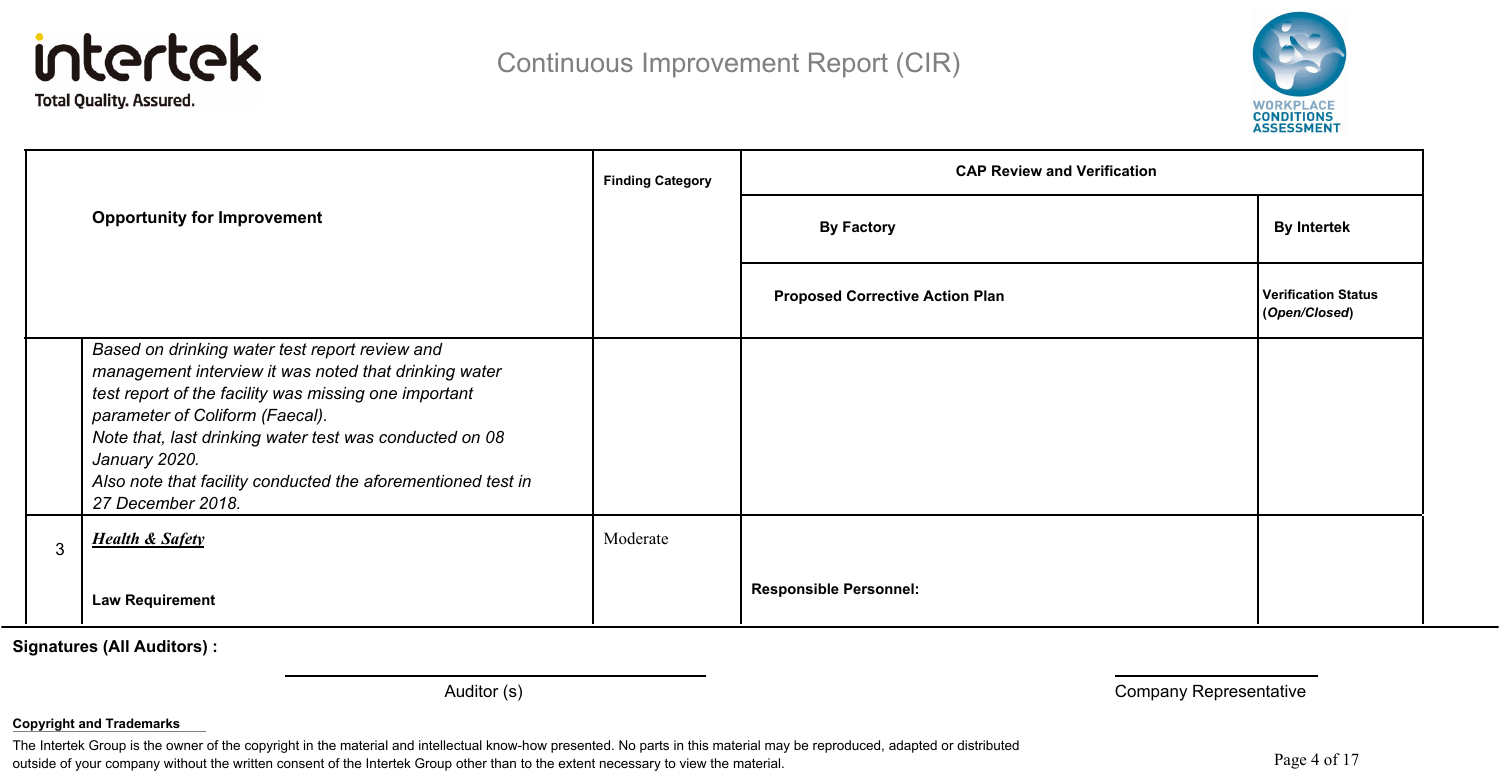



|                                                                                                                                                                                                                                                                                                                                                                                                                                                                                                                                                                                                                                                                                                                                                                                                                                                                                                                                                                                                                                                                                                                                                                                                                                                                              | <b>Finding Category</b> | <b>CAP Review and Verification</b>           |                                             |  |
|------------------------------------------------------------------------------------------------------------------------------------------------------------------------------------------------------------------------------------------------------------------------------------------------------------------------------------------------------------------------------------------------------------------------------------------------------------------------------------------------------------------------------------------------------------------------------------------------------------------------------------------------------------------------------------------------------------------------------------------------------------------------------------------------------------------------------------------------------------------------------------------------------------------------------------------------------------------------------------------------------------------------------------------------------------------------------------------------------------------------------------------------------------------------------------------------------------------------------------------------------------------------------|-------------------------|----------------------------------------------|---------------------------------------------|--|
| <b>Opportunity for Improvement</b>                                                                                                                                                                                                                                                                                                                                                                                                                                                                                                                                                                                                                                                                                                                                                                                                                                                                                                                                                                                                                                                                                                                                                                                                                                           |                         | <b>By Factory</b>                            | <b>By Intertek</b>                          |  |
|                                                                                                                                                                                                                                                                                                                                                                                                                                                                                                                                                                                                                                                                                                                                                                                                                                                                                                                                                                                                                                                                                                                                                                                                                                                                              |                         | <b>Proposed Corrective Action Plan</b>       | <b>Verification Status</b><br>(Open/Closed) |  |
| Law Title<br>In accordance with Bangladesh Labor Rules 2015, Section<br>54(1,2, 10)<br>Law Regulation<br>(1) Each room of the factory building where more than 20<br>workers are engaged, there will be at least two exits in that<br>case and these exits should be located in such way so<br>that every person can reach with ease and without<br>interruption from the workplace to the exit.<br>(2) Such exits won't be located more than fifty meters off<br>from the workplace of the workers and these won't be less<br>than 1.15 meters in width and 2.00 meters in height.<br>(10) There will be at least one window without grill that will<br>be hinged so that one can come down with ladder or rope<br>after opening the hinge in emergency situation and there<br>will be a net of strong rope on the ground floor so that one<br>can land on the net through rope in an emergency<br>situation during the fire incident.<br><b>Findings</b><br>The installation and design of all evacuation exit doors are<br>not in compliance with local law<br>Based on facility visit and management interview it was<br>noted that facility did not install fire door at 02 out of 02<br>exit in the fabric store located at ground floor of production<br>building 02. |                         | <b>Expected Completion Date:</b><br>dd/mm/yy | <b>Verification Date:</b><br>dd/mm/yy       |  |
| <b>Health &amp; Safety</b>                                                                                                                                                                                                                                                                                                                                                                                                                                                                                                                                                                                                                                                                                                                                                                                                                                                                                                                                                                                                                                                                                                                                                                                                                                                   | Moderate                |                                              |                                             |  |

Auditor (s) **Auditor (s)** Company Representative

#### **Copyright and Trademarks**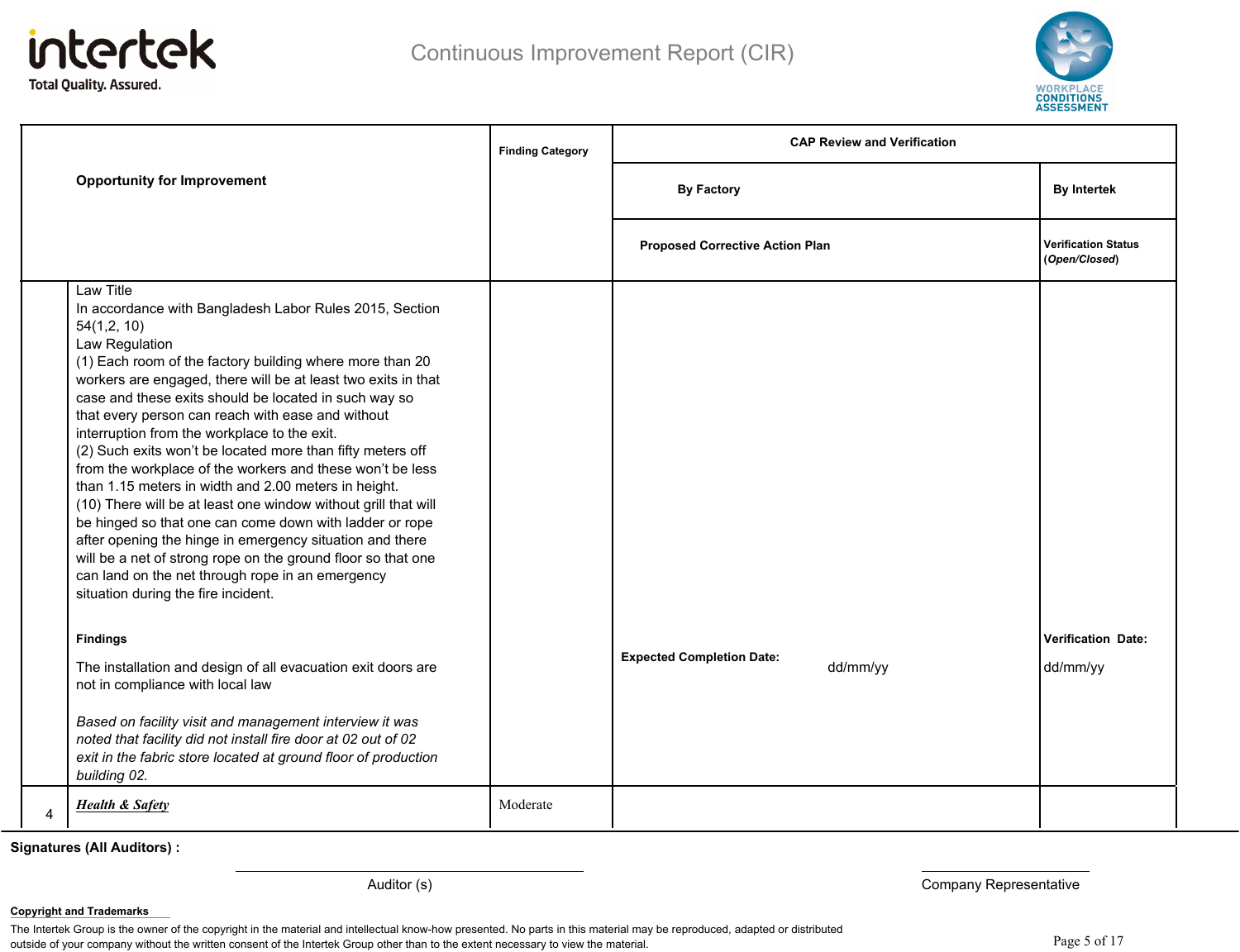



|   | <b>Finding Category</b><br><b>Opportunity for Improvement</b>                                                                                                                                                                                                                                                                                                                                                                                                                                                                                                                                                                                                                                                                                                                                                                                                                                                  |          | <b>CAP Review and Verification</b>           |                                             |  |
|---|----------------------------------------------------------------------------------------------------------------------------------------------------------------------------------------------------------------------------------------------------------------------------------------------------------------------------------------------------------------------------------------------------------------------------------------------------------------------------------------------------------------------------------------------------------------------------------------------------------------------------------------------------------------------------------------------------------------------------------------------------------------------------------------------------------------------------------------------------------------------------------------------------------------|----------|----------------------------------------------|---------------------------------------------|--|
|   |                                                                                                                                                                                                                                                                                                                                                                                                                                                                                                                                                                                                                                                                                                                                                                                                                                                                                                                |          | <b>By Factory</b>                            | <b>By Intertek</b>                          |  |
|   |                                                                                                                                                                                                                                                                                                                                                                                                                                                                                                                                                                                                                                                                                                                                                                                                                                                                                                                |          | <b>Proposed Corrective Action Plan</b>       | <b>Verification Status</b><br>(Open/Closed) |  |
|   | <b>Law Requirement</b>                                                                                                                                                                                                                                                                                                                                                                                                                                                                                                                                                                                                                                                                                                                                                                                                                                                                                         |          | <b>Responsible Personnel:</b>                |                                             |  |
|   | Law Title<br>Bangladesh Labour Law 2006, Chapter VI, Safety, Section<br>63 (1)d 3 and Labor Rules 2015, Section 64(2)<br>Law Regulation<br>In every establishment the following shall be securely<br>fenced by the safeguards of substantial construction which<br>shall be kept in position while the part of machinery<br>required to be fenced are in motion or in use, namely-d.<br>Unless they are in such positions or of such construction<br>as to be as safe to every person employed in the<br>establishment as they would be if they ware securely<br>fenced-iii) every dangerous part of any machinery.<br>Effective machine guard or eye safety goggles must be<br>installed/used in all cases where the possibility of having<br>injuries in the eye is high.<br><b>Findings</b><br>Points of operation and other potentially dangerous parts<br>are not operated with proper machine safeguards |          | <b>Expected Completion Date:</b><br>dd/mm/yy | <b>Verification Date:</b><br>dd/mm/yy       |  |
|   | Based on facility visit it was noted that approximately 40%<br>of eye guard were found displaced at over lock and bar<br>tack machines in sewing sections located at 2nd floor of<br>production building 1.                                                                                                                                                                                                                                                                                                                                                                                                                                                                                                                                                                                                                                                                                                    |          |                                              |                                             |  |
| 5 | <b>Health &amp; Safety</b>                                                                                                                                                                                                                                                                                                                                                                                                                                                                                                                                                                                                                                                                                                                                                                                                                                                                                     | Moderate |                                              |                                             |  |

Auditor (s) **Auditor (s)** Company Representative

#### **Copyright and Trademarks**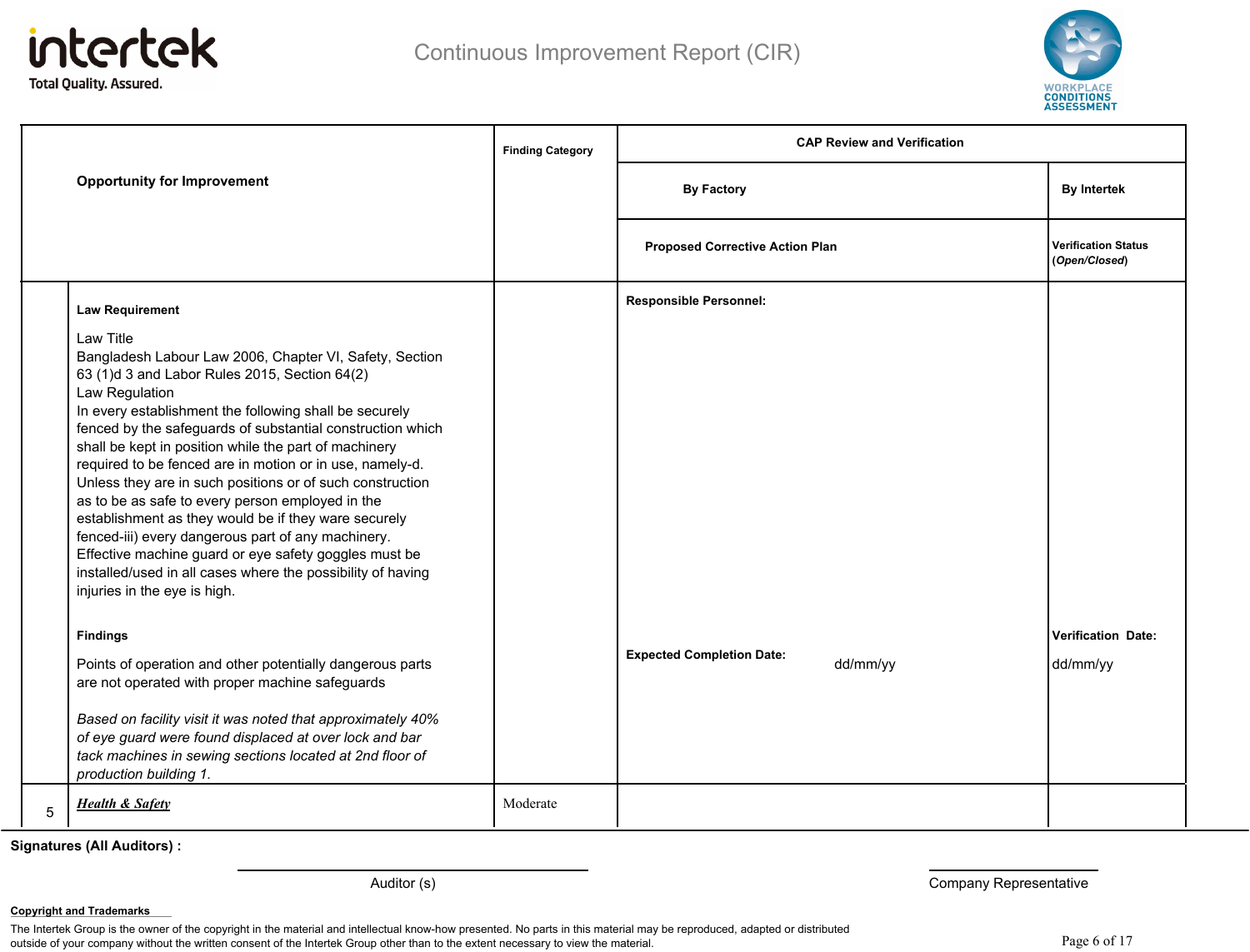



|                                                                                                                                                                                                                                                                                                                                                                                                                                                                                                                                                                                                                                                                                                                                                                                                                                                                                                                                                                                                                                                                                                         | <b>Finding Category</b> | <b>CAP Review and Verification</b>     |          |                                             |
|---------------------------------------------------------------------------------------------------------------------------------------------------------------------------------------------------------------------------------------------------------------------------------------------------------------------------------------------------------------------------------------------------------------------------------------------------------------------------------------------------------------------------------------------------------------------------------------------------------------------------------------------------------------------------------------------------------------------------------------------------------------------------------------------------------------------------------------------------------------------------------------------------------------------------------------------------------------------------------------------------------------------------------------------------------------------------------------------------------|-------------------------|----------------------------------------|----------|---------------------------------------------|
| <b>Opportunity for Improvement</b>                                                                                                                                                                                                                                                                                                                                                                                                                                                                                                                                                                                                                                                                                                                                                                                                                                                                                                                                                                                                                                                                      |                         | <b>By Factory</b>                      |          | <b>By Intertek</b>                          |
|                                                                                                                                                                                                                                                                                                                                                                                                                                                                                                                                                                                                                                                                                                                                                                                                                                                                                                                                                                                                                                                                                                         |                         | <b>Proposed Corrective Action Plan</b> |          | <b>Verification Status</b><br>(Open/Closed) |
| <b>Law Requirement</b>                                                                                                                                                                                                                                                                                                                                                                                                                                                                                                                                                                                                                                                                                                                                                                                                                                                                                                                                                                                                                                                                                  |                         | <b>Responsible Personnel:</b>          |          |                                             |
| <b>Law Title</b><br>In accordance with Bangladesh Labor Rules 2015, Section<br>$67(1-3)$<br>Law Regulation<br>1) Safety measures and health safety must be arranged in<br>accordance with the directions of this Rule or the<br>regulations of the concerned govt. department for the<br>workers who are employed in the procedures of<br>manufacturing processes that have high risks of physical<br>injury or loss.<br>2) In addition to the arrangement of safety and health<br>protection measures mentioned in Sub-section (1), the<br>concerned manufacturing institute must provide necessary<br>equipments, including safety shoes, helmets, goggles,<br>masks, hand gloves, ear muffs, ear plugs, waist belts,<br>aprons etc. and arrange training programs for the workers<br>in using these materials and ensure their usage.<br>3) No worker can be employed in the relevant works<br>without ensuring safety and health protection measures<br>and the training related therewith. In addition, personal<br>safety equipments must be preserved in accordance with<br>Information Form-23. |                         |                                        |          |                                             |
| <b>Findings</b>                                                                                                                                                                                                                                                                                                                                                                                                                                                                                                                                                                                                                                                                                                                                                                                                                                                                                                                                                                                                                                                                                         |                         | <b>Expected Completion Date:</b>       |          | <b>Verification Date:</b>                   |
| The facility does not monitor the employees to ensure<br>personal protective equipment (PPE) required to control<br>machine safety hazards is correctly used                                                                                                                                                                                                                                                                                                                                                                                                                                                                                                                                                                                                                                                                                                                                                                                                                                                                                                                                            |                         |                                        | dd/mm/yy | dd/mm/yy                                    |

Auditor (s) **Auditor (s)** Company Representative

**Copyright and Trademarks**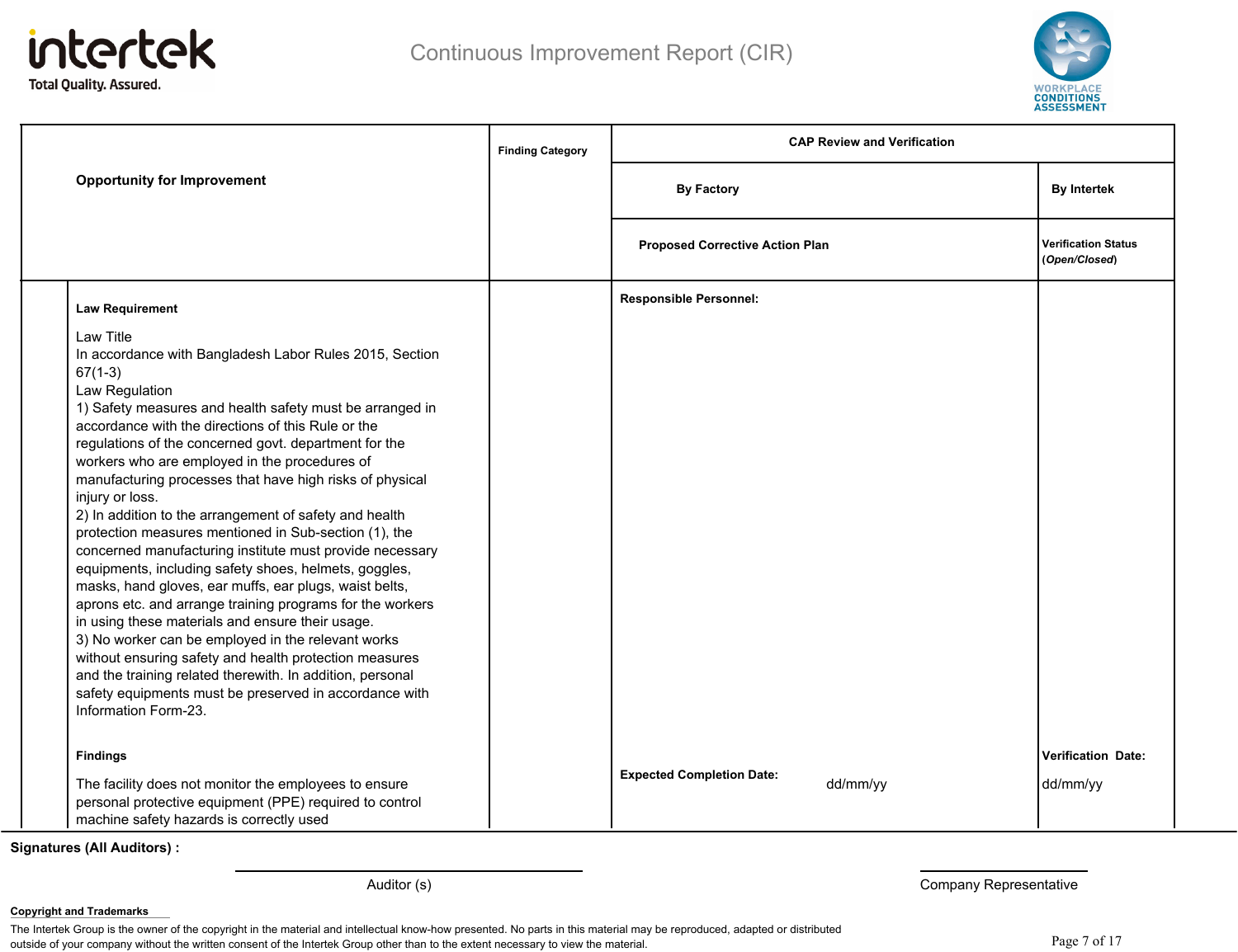



|   | <b>Finding Category</b><br><b>Opportunity for Improvement</b>                                                                                                                                                                                                                                                                                                                                   |          | <b>CAP Review and Verification</b>     |                                             |  |
|---|-------------------------------------------------------------------------------------------------------------------------------------------------------------------------------------------------------------------------------------------------------------------------------------------------------------------------------------------------------------------------------------------------|----------|----------------------------------------|---------------------------------------------|--|
|   |                                                                                                                                                                                                                                                                                                                                                                                                 |          | <b>By Factory</b>                      | <b>By Intertek</b>                          |  |
|   |                                                                                                                                                                                                                                                                                                                                                                                                 |          | <b>Proposed Corrective Action Plan</b> | <b>Verification Status</b><br>(Open/Closed) |  |
|   | Based on facility visit it was noted that<br>-randomly checked 14 out of 18 Curing Machine<br>employees were not wearing cotton hand gloves while<br>taking product from the machines which might have some<br>health hazard as the product remains very hot while taking<br>out from the machine located at ground floor of production<br>building 01 and 3rd floor of production building 02. |          |                                        |                                             |  |
| 6 | <b>Health &amp; Safety</b>                                                                                                                                                                                                                                                                                                                                                                      | Moderate |                                        |                                             |  |
|   | <b>Law Requirement</b>                                                                                                                                                                                                                                                                                                                                                                          |          | <b>Responsible Personnel:</b>          |                                             |  |

Auditor (s) **Auditor (s)** Company Representative

#### **Copyright and Trademarks**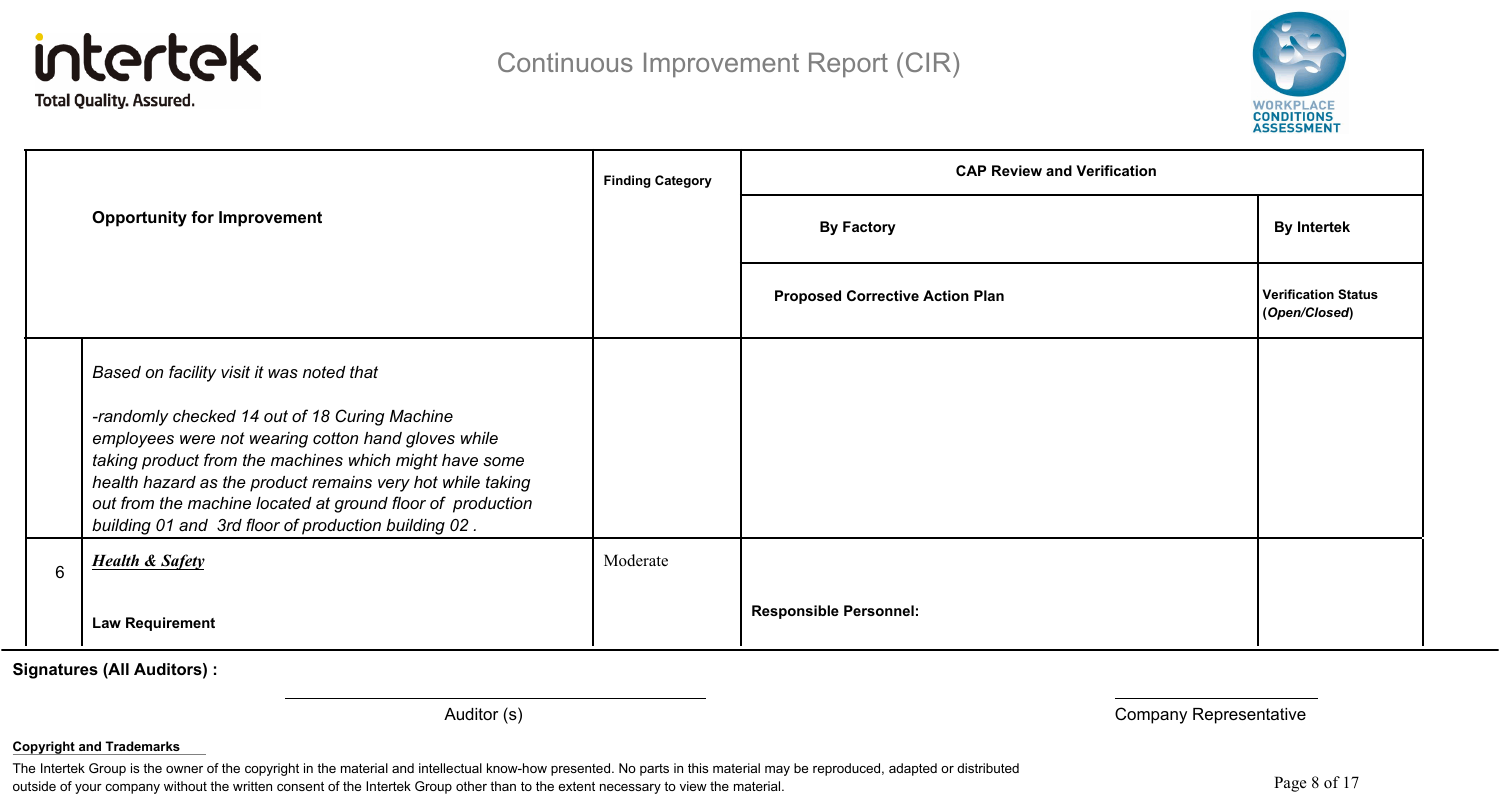



|                                                                                                                                                                                                                                                                                                                                                                                                                                                                                                                                                                                                                                                                                                                                                                                                                     | <b>Finding Category</b> | <b>CAP Review and Verification</b>           |                                             |  |
|---------------------------------------------------------------------------------------------------------------------------------------------------------------------------------------------------------------------------------------------------------------------------------------------------------------------------------------------------------------------------------------------------------------------------------------------------------------------------------------------------------------------------------------------------------------------------------------------------------------------------------------------------------------------------------------------------------------------------------------------------------------------------------------------------------------------|-------------------------|----------------------------------------------|---------------------------------------------|--|
| <b>Opportunity for Improvement</b>                                                                                                                                                                                                                                                                                                                                                                                                                                                                                                                                                                                                                                                                                                                                                                                  |                         | <b>By Factory</b>                            | <b>By Intertek</b>                          |  |
|                                                                                                                                                                                                                                                                                                                                                                                                                                                                                                                                                                                                                                                                                                                                                                                                                     |                         | <b>Proposed Corrective Action Plan</b>       | <b>Verification Status</b><br>(Open/Closed) |  |
| Law Title<br>Energy Regulatory Commission Act, 2003 (Act No. 13 of<br>2003), (Chapter 6),<br>Law Regulation<br>Licenses shall be issued by the Commission for the<br>following activities: power generation; energy<br>transmission; distribution and marketing of energy; supply<br>of energy; and, storage of energy.<br>Law Title<br>The Boilers Act, 1923, Section 6,<br>Law Regulation<br>Prohibition of the use of unregistered or uncertified boiler-<br>Save as otherwise expressly provided in this Act, no<br>owner of a boiler shall use the boiler or permit it to be<br>$used-$<br>Unless it has been registered in accordance with the<br>provisions of this Act.<br>Unless a certificate or provisional order authorizing the<br>use of the boiler is for the time being in force under this<br>Act. |                         |                                              |                                             |  |
| <b>Findings</b><br>Special appliances such as boilers, unfired pressure<br>vessels, and furnaces have not been registered and<br>affixed with a registration certification                                                                                                                                                                                                                                                                                                                                                                                                                                                                                                                                                                                                                                          |                         | <b>Expected Completion Date:</b><br>dd/mm/yy | Verification Date:<br>dd/mm/yy              |  |

Auditor (s) **Auditor (s)** Company Representative

**Copyright and Trademarks**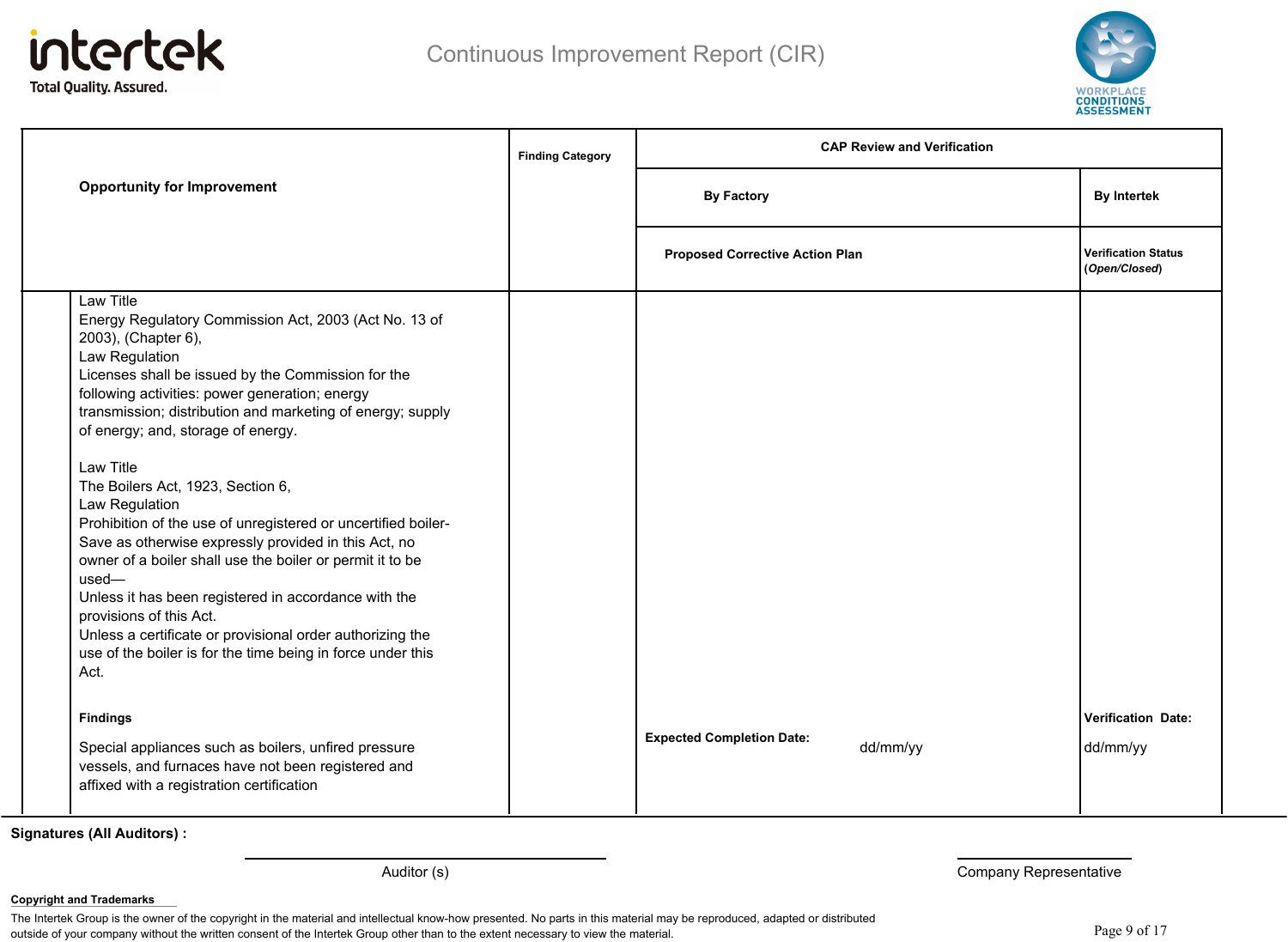



|                |                                                                                                                                                                                                                                                                                                                                                                                                                                                                                 | <b>Finding Category</b> | <b>CAP Review and Verification</b>           |                                             |
|----------------|---------------------------------------------------------------------------------------------------------------------------------------------------------------------------------------------------------------------------------------------------------------------------------------------------------------------------------------------------------------------------------------------------------------------------------------------------------------------------------|-------------------------|----------------------------------------------|---------------------------------------------|
|                | <b>Opportunity for Improvement</b>                                                                                                                                                                                                                                                                                                                                                                                                                                              |                         | <b>By Factory</b>                            | <b>By Intertek</b>                          |
|                |                                                                                                                                                                                                                                                                                                                                                                                                                                                                                 |                         | <b>Proposed Corrective Action Plan</b>       | <b>Verification Status</b><br>(Open/Closed) |
|                | Based on facility visit, document review and management<br>interview it was noted that facility did not have CPP<br>(Captive Power Plant) Certificate for 2808 kW. However,<br>facility applied to the concern authority on 04 November<br>2019 and 05 January 2020.<br>Note that facility had 4 (four) generators having capacity of<br>688 kW, 1388 kW, 532 kW and 200 kW power generation.                                                                                   |                         |                                              |                                             |
| $\overline{7}$ | <b>Health &amp; Safety</b>                                                                                                                                                                                                                                                                                                                                                                                                                                                      | Moderate                |                                              |                                             |
|                | <b>Law Requirement</b>                                                                                                                                                                                                                                                                                                                                                                                                                                                          |                         | <b>Responsible Personnel:</b>                |                                             |
|                | Law Title<br>Bangladesh Labour Law Ammendment 2013, Section: 326<br>(1),<br>Law Regulation<br>The Government may-<br>(a) require that previous permission in writing be obtained<br>in the prescribed manner from the chief Inspector for the<br>construction or extension of any factory or class of<br>factories:<br>"Provided that in that case no deviation or change shall be<br>made between the factory layout plan and structural<br>design approved by the authority;" |                         |                                              |                                             |
|                | <b>Findings</b><br>The facility does not operate in a building matched to its<br>authorized purpose                                                                                                                                                                                                                                                                                                                                                                             |                         | <b>Expected Completion Date:</b><br>dd/mm/yy | <b>Verification Date:</b><br>dd/mm/yy       |

Auditor (s) **Company Representative Company Representative** 

**Copyright and Trademarks**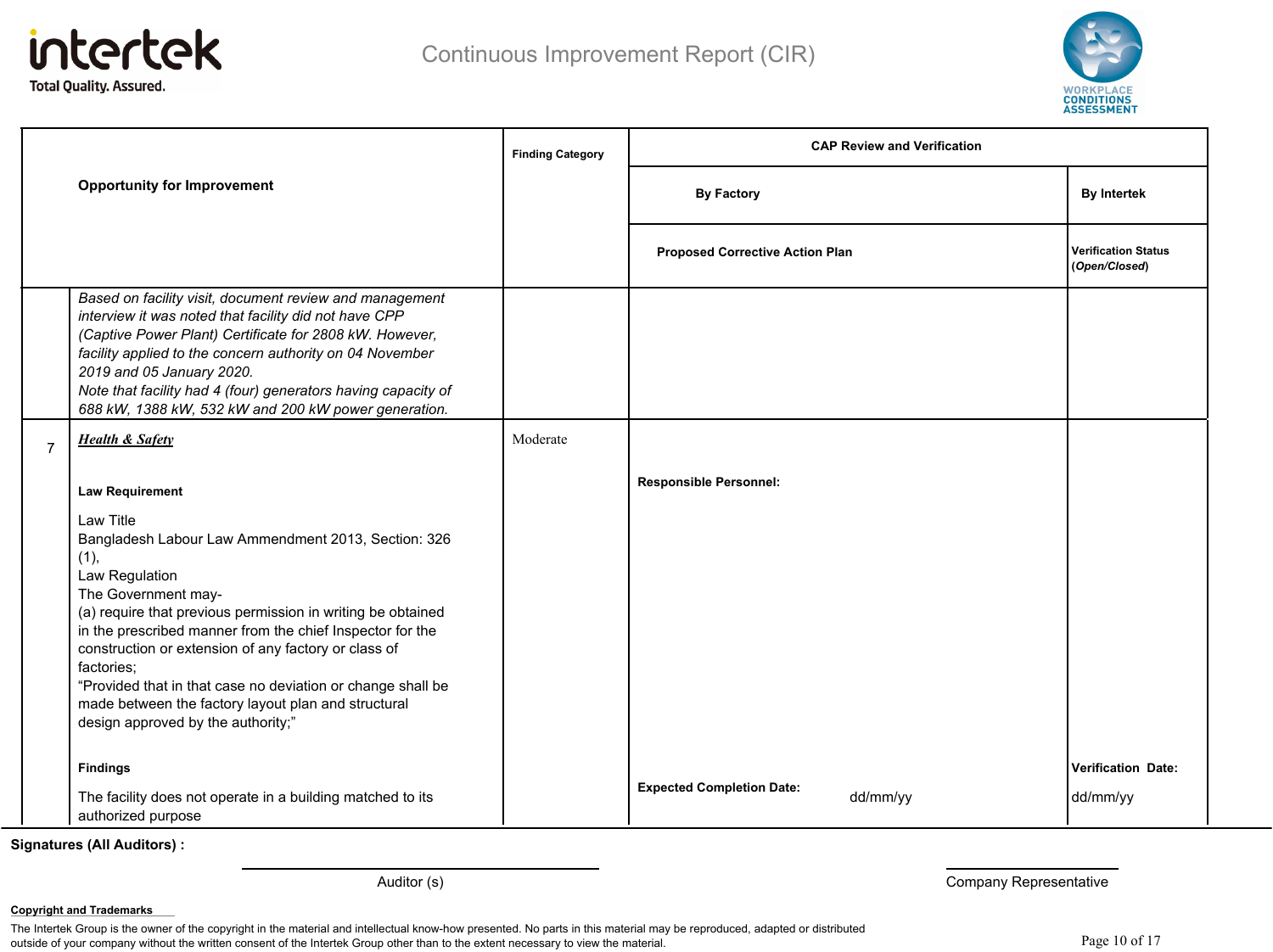



|   |                                                                                                                                                                                                                                                                                            | <b>Finding Category</b> | <b>CAP Review and Verification</b>           |                                             |
|---|--------------------------------------------------------------------------------------------------------------------------------------------------------------------------------------------------------------------------------------------------------------------------------------------|-------------------------|----------------------------------------------|---------------------------------------------|
|   | <b>Opportunity for Improvement</b>                                                                                                                                                                                                                                                         |                         | <b>By Factory</b>                            | <b>By Intertek</b>                          |
|   |                                                                                                                                                                                                                                                                                            |                         | <b>Proposed Corrective Action Plan</b>       | <b>Verification Status</b><br>(Open/Closed) |
|   | Based on facility visit it was found that mismatch found in<br>approved layout plan at ground floor of building 2.<br>Note that approved layout plan had fabric store but in<br>facility visit there were found Input area (1400 sft where 12<br>employees were working) and fabric store. |                         |                                              |                                             |
| 8 | <b>Health &amp; Safety</b>                                                                                                                                                                                                                                                                 | Major                   |                                              |                                             |
|   | <b>Law Requirement</b><br>Law Title                                                                                                                                                                                                                                                        |                         | <b>Responsible Personnel:</b>                |                                             |
|   | In accordance with Bangladesh Labor Rules 2015,<br>Section-53(2)<br>Law Regulation                                                                                                                                                                                                         |                         |                                              |                                             |
|   | After these rules come into effect, if any factory building or<br>factory is set up in any building, the certificate should be<br>taken from the construction firm hereby that the building                                                                                                |                         |                                              |                                             |
|   | has been constructed as per the latest policy issued by the<br>government in case of Bangladesh Building Code or<br>appropriate cases.                                                                                                                                                     |                         |                                              |                                             |
|   | <b>Findings</b>                                                                                                                                                                                                                                                                            |                         |                                              | Verification Date:                          |
|   | The facility (including construction projects) does not have<br>all of the building permits and/or fire safety permits as per<br>the legal requirements                                                                                                                                    |                         | <b>Expected Completion Date:</b><br>dd/mm/yy | dd/mm/yy                                    |

Auditor (s) **Auditor (s)** Company Representative

#### **Copyright and Trademarks**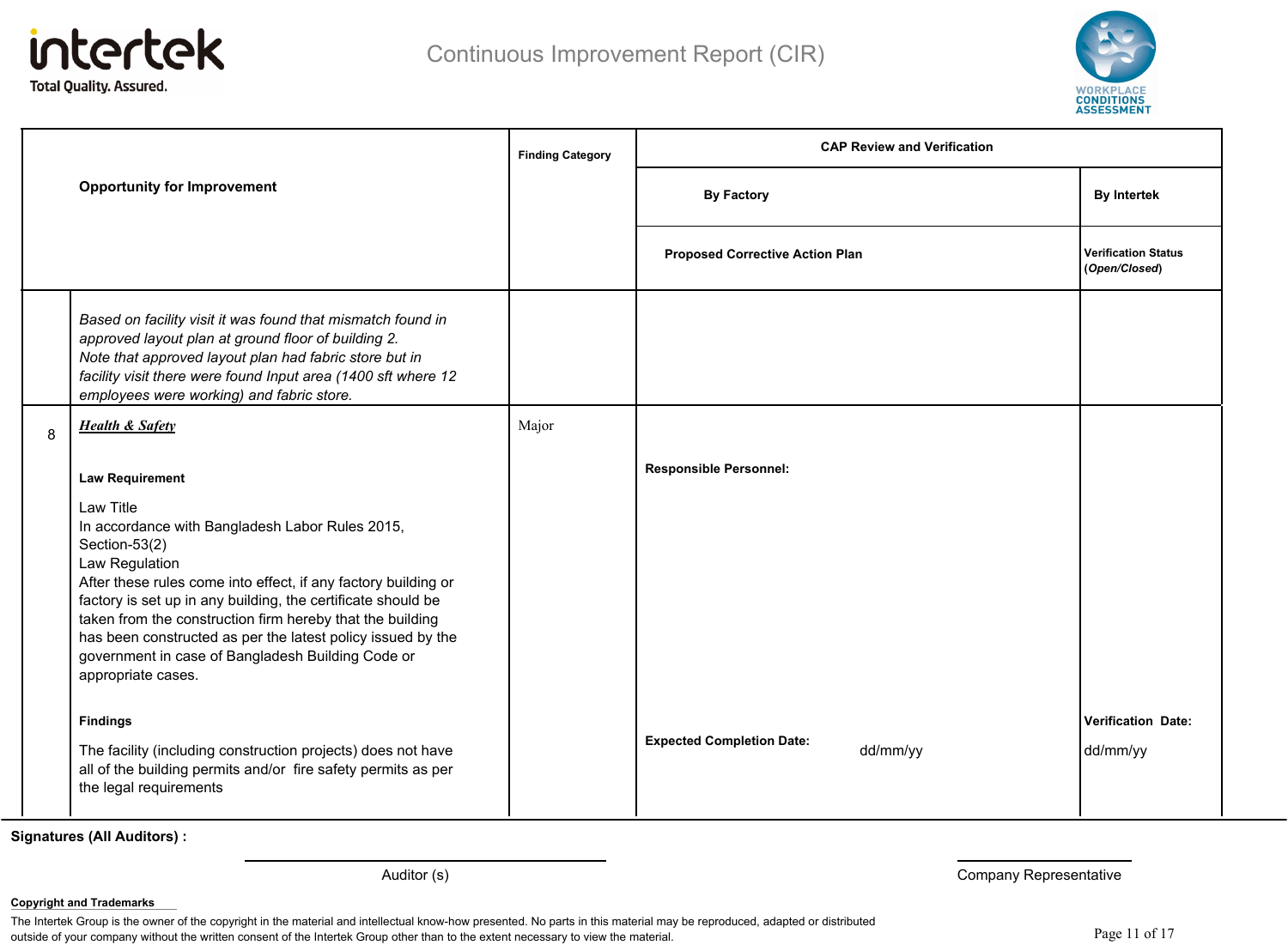



|    |                                                                                                                                                                                                                                                                                                                                                                                                                                                                                                                                     | <b>Finding Category</b> | <b>CAP Review and Verification</b>                                            |                                             |
|----|-------------------------------------------------------------------------------------------------------------------------------------------------------------------------------------------------------------------------------------------------------------------------------------------------------------------------------------------------------------------------------------------------------------------------------------------------------------------------------------------------------------------------------------|-------------------------|-------------------------------------------------------------------------------|---------------------------------------------|
|    | <b>Opportunity for Improvement</b>                                                                                                                                                                                                                                                                                                                                                                                                                                                                                                  |                         | <b>By Factory</b>                                                             | <b>By Intertek</b>                          |
|    |                                                                                                                                                                                                                                                                                                                                                                                                                                                                                                                                     |                         | <b>Proposed Corrective Action Plan</b>                                        | <b>Verification Status</b><br>(Open/Closed) |
|    | Based on building construction approval plan review and<br>management interview it was noted that facility did not<br>take building construction approval from concerned<br>authority. However, facility took building approval from<br>Chairman of Ashulia Union Porishodh.<br>Note that facility applied to Public Works Department<br>authority on 25 July 2013 to get the building construction<br>approval.                                                                                                                    |                         |                                                                               |                                             |
| 9  | <b>Management Systems</b>                                                                                                                                                                                                                                                                                                                                                                                                                                                                                                           | Minor                   |                                                                               |                                             |
|    | <b>Findings</b><br>The facility has comprehensive employment practice<br>processes and procedures in a written manual that<br>support adherence to social compliance requirements but<br>they are not all being properly implemented<br>The facility has comprehensive employee safety<br>processes and procedures in a written manual that<br>support adherence to social compliance requirements but<br>those are not properly implemented as there were<br>noncompliance detected on<br>Employees ID card were not updated<br>1. |                         | <b>Responsible Personnel:</b><br><b>Expected Completion Date:</b><br>dd/mm/yy | <b>Verification Date:</b><br>dd/mm/yy       |
| 10 | <b>Management Systems</b>                                                                                                                                                                                                                                                                                                                                                                                                                                                                                                           | Minor                   |                                                                               |                                             |

Auditor (s) **Company Representative Company Representative** 

#### **Copyright and Trademarks**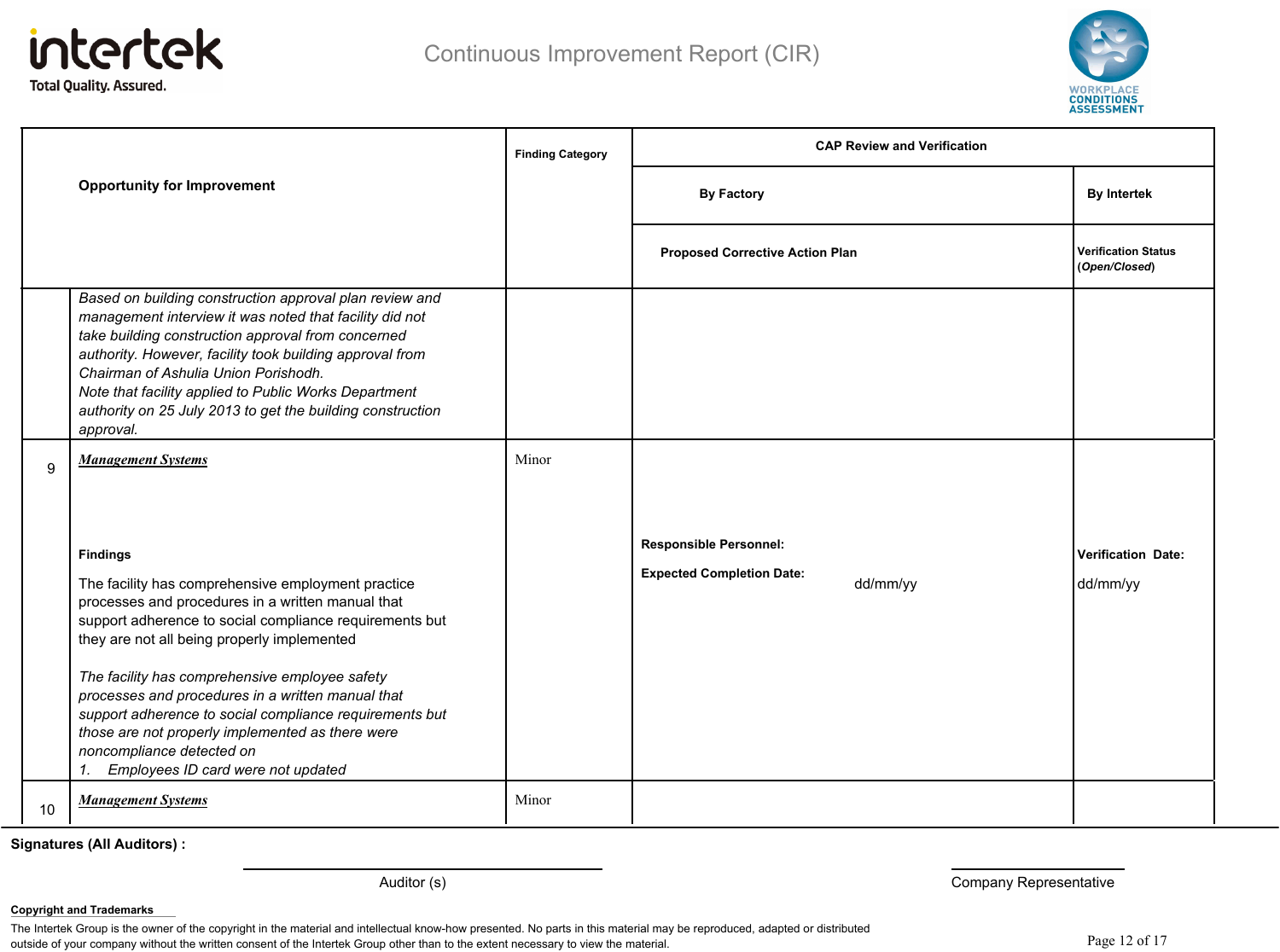



| <b>Opportunity for Improvement</b> |                                                                                                                                                                                                                                                                                                                                                                                                                                                                                                                                                                                                                                                                                              | <b>Finding Category</b> | <b>CAP Review and Verification</b>                                |          |                                             |
|------------------------------------|----------------------------------------------------------------------------------------------------------------------------------------------------------------------------------------------------------------------------------------------------------------------------------------------------------------------------------------------------------------------------------------------------------------------------------------------------------------------------------------------------------------------------------------------------------------------------------------------------------------------------------------------------------------------------------------------|-------------------------|-------------------------------------------------------------------|----------|---------------------------------------------|
|                                    |                                                                                                                                                                                                                                                                                                                                                                                                                                                                                                                                                                                                                                                                                              |                         | <b>By Factory</b>                                                 |          | <b>By Intertek</b>                          |
|                                    |                                                                                                                                                                                                                                                                                                                                                                                                                                                                                                                                                                                                                                                                                              |                         | <b>Proposed Corrective Action Plan</b>                            |          | <b>Verification Status</b><br>(Open/Closed) |
|                                    | <b>Findings</b><br>The facility has comprehensive processes and procedures<br>in the area of general facility, dormitory (if any) and/ or<br>canteen (if any) management (e.g. cleanliness, ventilation,<br>noise, lighting, toilets) in written manual that support<br>adherence to social compliance requirement but they are<br>not all being properly implemented.<br>The facility has comprehensive employee safety<br>processes and procedures in a written manual that<br>support adherence to social compliance requirements but<br>those are not properly implemented as there were<br>noncompliance detected on<br>1. Coliform (Faecal) did not measure in drinking water<br>test. |                         | <b>Responsible Personnel:</b><br><b>Expected Completion Date:</b> | dd/mm/yy | <b>Verification Date:</b><br>dd/mm/yy       |
| 11                                 | <b>Management Systems</b>                                                                                                                                                                                                                                                                                                                                                                                                                                                                                                                                                                                                                                                                    | Minor                   |                                                                   |          |                                             |
|                                    | <b>Findings</b><br>The facility has comprehensive emergency preparedness<br>processes and procedures in a written manual that<br>support adherence to social compliance requirements but<br>they are not all being properly implemented                                                                                                                                                                                                                                                                                                                                                                                                                                                      |                         | <b>Responsible Personnel:</b><br><b>Expected Completion Date:</b> | dd/mm/yy | <b>Verification Date:</b><br>dd/mm/yy       |

Auditor (s) **Auditor (s)** Company Representative

**Copyright and Trademarks**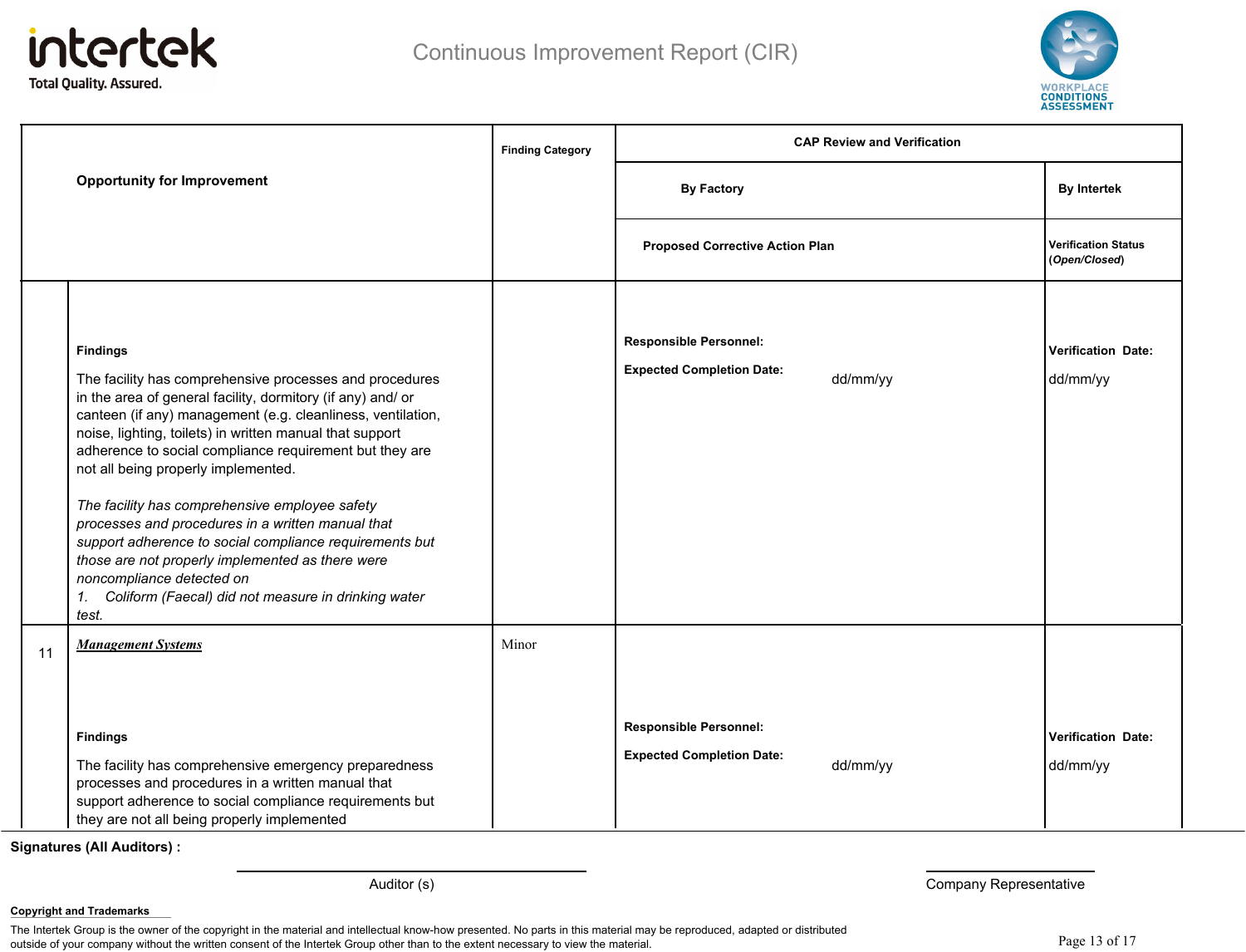



|    | <b>Opportunity for Improvement</b>                                                                                                                                                                                                                                                                                                                                                                                                                                                                                                                                                                                                                                           |       | <b>CAP Review and Verification</b><br><b>Finding Category</b>                 |                                             |  |
|----|------------------------------------------------------------------------------------------------------------------------------------------------------------------------------------------------------------------------------------------------------------------------------------------------------------------------------------------------------------------------------------------------------------------------------------------------------------------------------------------------------------------------------------------------------------------------------------------------------------------------------------------------------------------------------|-------|-------------------------------------------------------------------------------|---------------------------------------------|--|
|    |                                                                                                                                                                                                                                                                                                                                                                                                                                                                                                                                                                                                                                                                              |       | <b>By Factory</b>                                                             | <b>By Intertek</b>                          |  |
|    |                                                                                                                                                                                                                                                                                                                                                                                                                                                                                                                                                                                                                                                                              |       | <b>Proposed Corrective Action Plan</b>                                        | <b>Verification Status</b><br>(Open/Closed) |  |
|    | The facility has comprehensive employee safety<br>processes and procedures in a written manual that<br>support adherence to social compliance requirements but<br>those are not properly implemented as there were<br>noncompliance detected on<br>1. Fire door were not installed in fabric store                                                                                                                                                                                                                                                                                                                                                                           |       |                                                                               |                                             |  |
| 12 | <b>Management Systems</b>                                                                                                                                                                                                                                                                                                                                                                                                                                                                                                                                                                                                                                                    | Minor |                                                                               |                                             |  |
|    | <b>Findings</b><br>The facility has comprehensive employee safety<br>processes and procedures in a written manual that<br>support adherence to social compliance requirements but<br>they are not all being properly implemented<br>The facility has comprehensive employee safety<br>processes and procedures in a written manual that<br>support adherence to social compliance requirements but<br>those are not properly implemented as there were<br>1. Eye guard found displaces<br>2. PPE were not used by few employees<br>3. Did not have CPP license<br>4. Did not have construction approval from appropriate<br>authority.<br>5. Mismatch found in floor layout. |       | <b>Responsible Personnel:</b><br><b>Expected Completion Date:</b><br>dd/mm/yy | <b>Verification Date:</b><br>dd/mm/yy       |  |

Auditor (s) **Auditor (s)** Company Representative

**Copyright and Trademarks**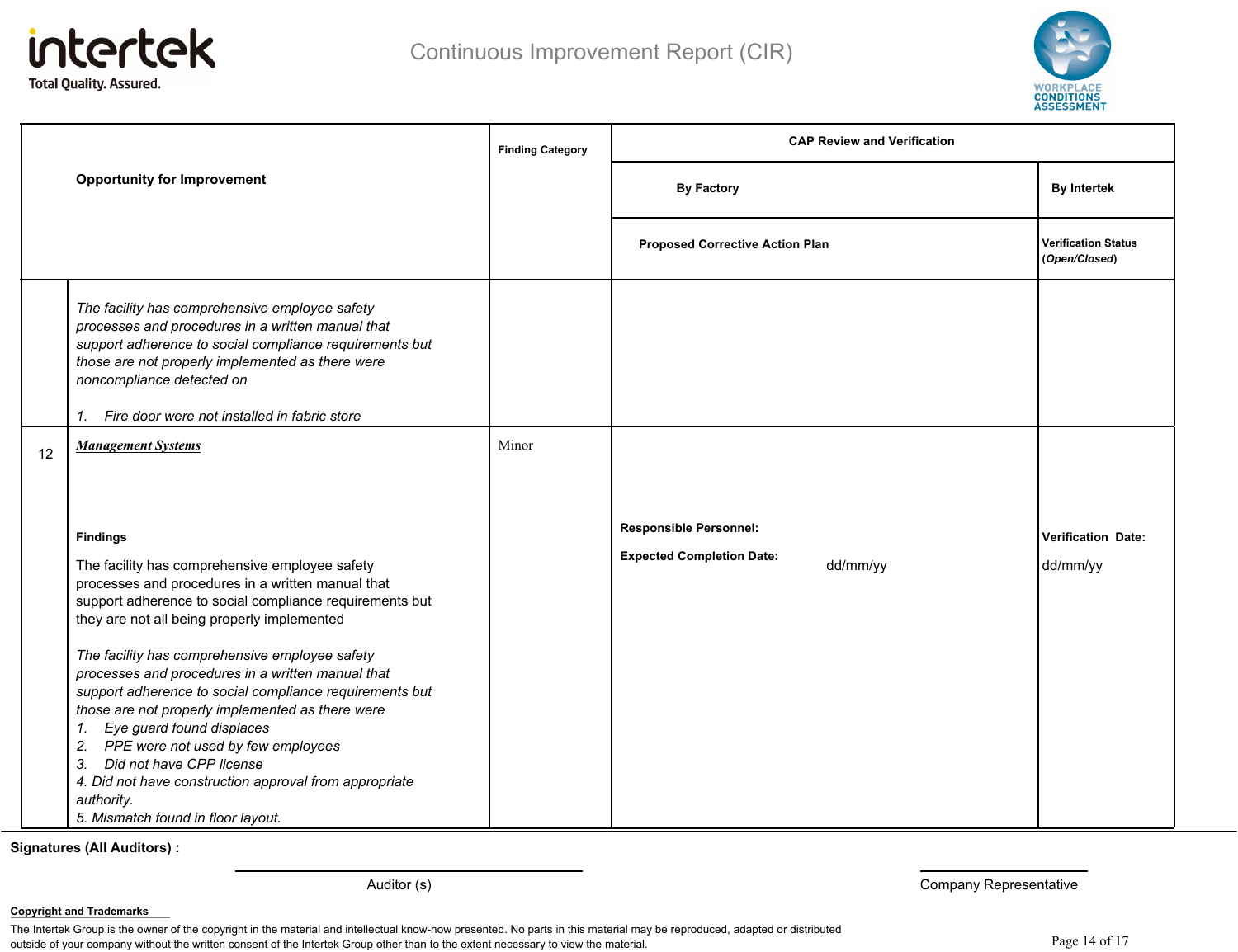



|    |                                                                                                                                                                                                              | <b>Finding Category</b> | <b>CAP Review and Verification</b>           |                                             |  |
|----|--------------------------------------------------------------------------------------------------------------------------------------------------------------------------------------------------------------|-------------------------|----------------------------------------------|---------------------------------------------|--|
|    | <b>Opportunity for Improvement</b>                                                                                                                                                                           |                         | <b>By Factory</b>                            | <b>By Intertek</b>                          |  |
|    |                                                                                                                                                                                                              |                         | <b>Proposed Corrective Action Plan</b>       | <b>Verification Status</b><br>(Open/Closed) |  |
| 13 | <b>Environment</b>                                                                                                                                                                                           | Minor                   |                                              |                                             |  |
|    |                                                                                                                                                                                                              |                         |                                              |                                             |  |
|    | <b>Findings</b>                                                                                                                                                                                              |                         | <b>Responsible Personnel:</b>                | <b>Verification Date:</b>                   |  |
|    | The facility does not have any environmental management<br>system in place                                                                                                                                   |                         | <b>Expected Completion Date:</b><br>dd/mm/yy | dd/mm/yy                                    |  |
|    | WCA Standard required that facility should have<br>environmental management system in place.<br>Based on facility visit it was noted that facility did not have<br>Environmental Management System in place. |                         |                                              |                                             |  |
|    | Note that the facility have completed Higg FEM 3.0                                                                                                                                                           |                         |                                              |                                             |  |
| 14 | Environment                                                                                                                                                                                                  | Moderate                |                                              |                                             |  |
|    | <b>Law Requirement</b>                                                                                                                                                                                       |                         | <b>Responsible Personnel:</b>                |                                             |  |

Auditor (s) **Company Representative Company Representative** 

#### **Copyright and Trademarks**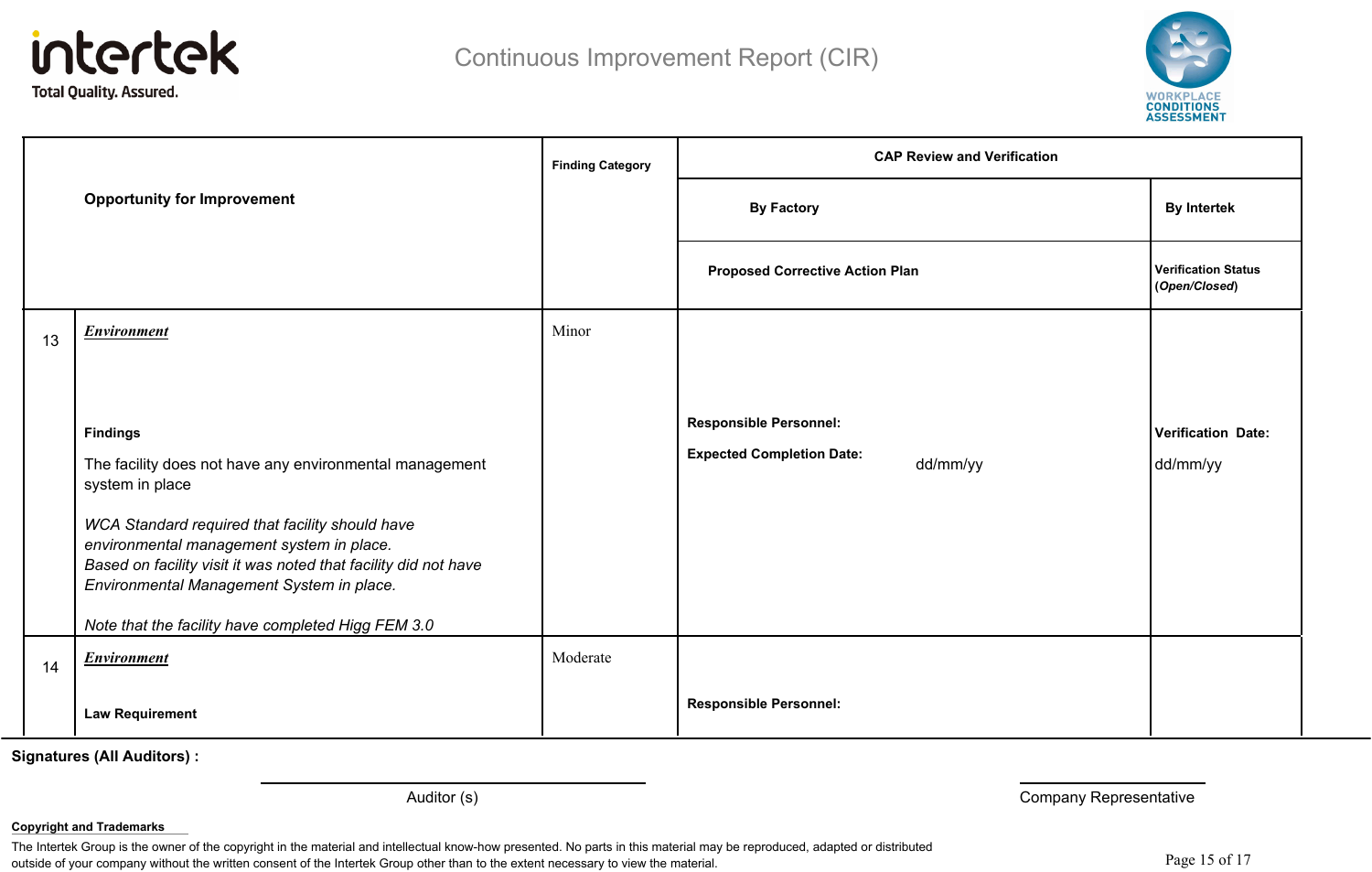



|                                                                                                                                                                                                                                                                                                                                                                                                                                                                                                                                                                                                                                                                                                                                                                                                                                                                                                                                                                                                                                          | <b>Finding Category</b> | <b>CAP Review and Verification</b>           |                                             |
|------------------------------------------------------------------------------------------------------------------------------------------------------------------------------------------------------------------------------------------------------------------------------------------------------------------------------------------------------------------------------------------------------------------------------------------------------------------------------------------------------------------------------------------------------------------------------------------------------------------------------------------------------------------------------------------------------------------------------------------------------------------------------------------------------------------------------------------------------------------------------------------------------------------------------------------------------------------------------------------------------------------------------------------|-------------------------|----------------------------------------------|---------------------------------------------|
| <b>Opportunity for Improvement</b>                                                                                                                                                                                                                                                                                                                                                                                                                                                                                                                                                                                                                                                                                                                                                                                                                                                                                                                                                                                                       |                         | <b>By Factory</b>                            | <b>By Intertek</b>                          |
|                                                                                                                                                                                                                                                                                                                                                                                                                                                                                                                                                                                                                                                                                                                                                                                                                                                                                                                                                                                                                                          |                         | <b>Proposed Corrective Action Plan</b>       | <b>Verification Status</b><br>(Open/Closed) |
| Law Title<br>In accordance with Environmental Conservation Act 1995,<br>Section 12 and environment conservation rules 1997,<br>Section 7(6-C) - For Orange - B Category<br>Law Regulation<br>No industrial unit or project shall be established or<br>undertaken without obtaining, in the manner prescribed by<br>rules, an Environmental Clearance Certificate from the<br>Director General.<br>Report on the Initial Environmental Examination of the<br>industrial unit or project, and also the process flow<br>diagram, Layout Plan (showing location of Effluent<br>Treatment Plant), design of the Effluent Treatment Plant<br>(ETP) of the unit or project (these are applicable only for a<br>proposed industrial unit or project);<br><b>Findings</b><br>The facility does not have all required environmental<br>permits, licensees and / or registrations<br>Based on document review and management interview it<br>was noted that Environmental Clearance Certificate of this<br>facility was expired on March 08th 2020. |                         | <b>Expected Completion Date:</b><br>dd/mm/yy | <b>Verification Date:</b><br>dd/mm/yy       |
| Note that the facility applied to the Department of<br>Environment on 6 February 2020 for renewal of the<br>environmental clearance certificate.                                                                                                                                                                                                                                                                                                                                                                                                                                                                                                                                                                                                                                                                                                                                                                                                                                                                                         |                         |                                              |                                             |

Auditor (s) **Company Representative Company Representative** 

**Copyright and Trademarks**